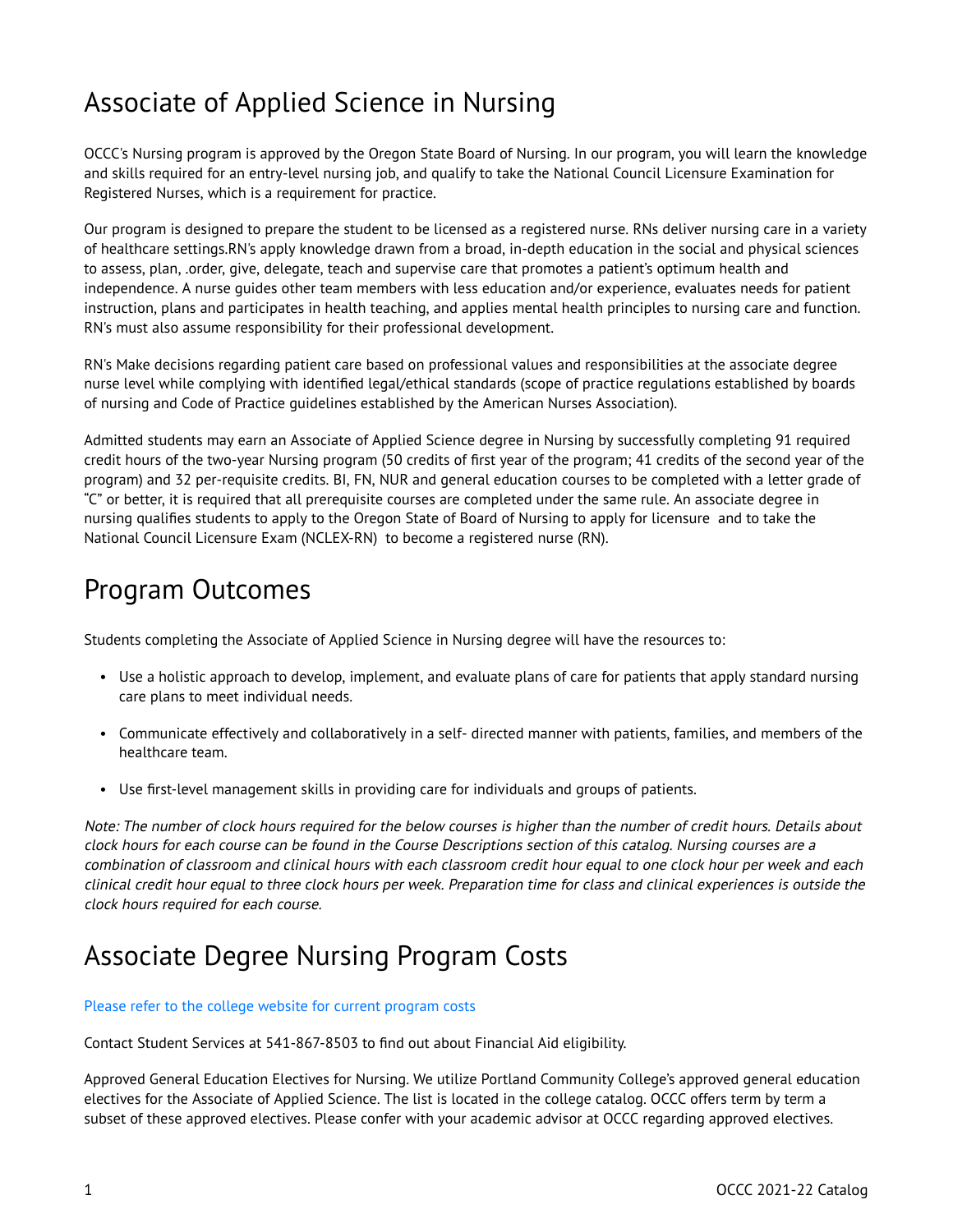For program admission information, please visit [OCCC Nursing Web Page.](http://www.oregoncoastcc.org/portfolio/associate-of-applied-science/)

## Technical Standards

The Oregon Coast Community College Nursing Program has the responsibility to society to educate competent health care providers to care for their patients/clients with clinical judgment, broadly based knowledge and competent technical skills at the entry level. The program has academic as well as technical standards (non-academic criteria) students must meet in order to successfully progress in and graduate from the program. The Technical Standards document is provided in order to assure that the students who enter the program know and understand the requirements, and can make informed decisions regarding the pursuit of this profession.

### Articulation Agreement

Oregon Coast Community College (OCCC) has a co-enrollment agreement with Linfield College and the OCCC Nursing program to give students graduating from our program an opportunity to pursue a Bachelor's in Nursing degree. The Co-Admission Agreement between [Linfield College](https://www.linfield.edu/dce/rn-to-bsn.html) and OCCC facilitates student progression from the Associate of Applied Science degree program to the Bachelor of Science degree program (RN to BSN) through consistent program communication, curricular coordination, and focused academic advising. Collaboratively, we are promoting successful undergraduate educational experiences for our nursing students.

Note: The number of clock hours required for the courses is higher than the number of credit hours. Details about clock hours for each course can be found in the Course Descriptions section of this catalog. Nursing courses are a combination of classroom and clinical hours with each classroom credit hour equal to one clock hour per week and each clinical credit hour equal to three clock hours per week. Preparation time for class and clinical experiences is outside the clock hours required for each course.

All required courses must be completed with a letter grade of "C" or higher.

#### Program: [Nursing](http://catalog.oregoncoastcc.org/nursing)  Type: Associate Degree

#### **Prerequisites**

All required courses must be completed with a letter grade of "C" or higher.

| Title                               | Credits |
|-------------------------------------|---------|
| Human Anatomy & Physiology I        |         |
| Human Anatomy & Physiology II       |         |
| <b>Medical Terminology</b>          |         |
| Intermediate Algebra                |         |
| Introduction to Psychology - Part 1 |         |
| Human Development                   |         |
| <b>English Composition</b>          |         |
| WR 122 or WR 123 or WR 227          |         |
|                                     |         |